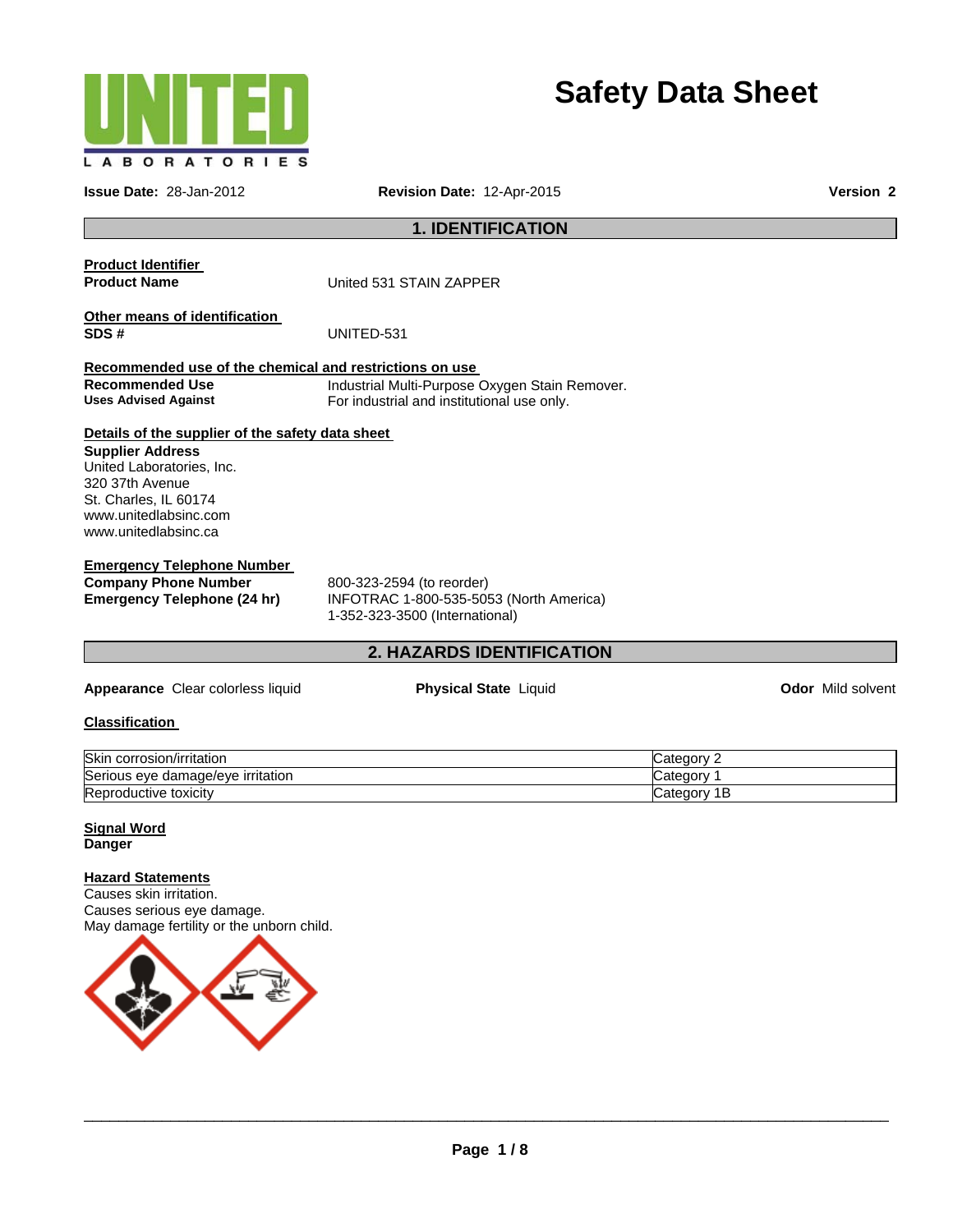#### **Precautionary Statements - Prevention**

Obtain special instructions before use. Do not handle until all safety precautions have been read and understood. Use personal protective equipment as required. Wash face, hands and any exposed skin thoroughly after handling.

#### **Precautionary Statements - Response**

If exposed or concerned: Get medical advice/attention. IF IN EYES: Rinse cautiously with water for several minutes. Remove contact lenses, if present and easy to do. Continue rinsing. Immediately call a poison center or doctor/physician. IF ON SKIN: Wash with plenty of soap and water. If skin irritation occurs: Get medical advice/attention. Take off contaminated clothing and wash it before reuse.

 $\Box$ 

#### **Precautionary Statements - Storage**

Store according to local rules and regulations.

#### **Precautionary Statements - Disposal**

Dispose of contents/container to an approved waste disposal plan.t

# **3. COMPOSITION/INFORMATION ON INGREDIENTS**

| <b>Chemical Name</b>    | <b>CAS No</b> | Weight-% |
|-------------------------|---------------|----------|
| Hydrogen Peroxide       | 7722-84-1     | 0-5      |
| <b>PNP Givcol Ether</b> | 1569-01-3     | 0-5      |
| Givcol ether TPM        | 25498-49-1    | 0-5      |
| Sodium perborate        | 7632-04-4     | 0-5      |

\*\*If Chemical Name/CAS No is "proprietary" and/or Weight-% is listed as a range, the specific chemical identity and/or percentage of composition has been withheld as a trade secret.\*\*

# **4. FIRST-AID MEASURES**

#### **First Aid Measures**

| <b>General Advice</b> | If exposed or concerned: Get medical advice/attention.                                                                                                                        |
|-----------------------|-------------------------------------------------------------------------------------------------------------------------------------------------------------------------------|
| <b>Eye Contact</b>    | Rinse cautiously with water for several minutes. Remove contact lenses, if present and<br>easy to do. Continue rinsing. Immediately call a poison center or doctor/physician. |
| <b>Skin Contact</b>   | Wash with plenty of soap and water. Take off contaminated clothing and wash it before<br>reuse. If skin irritation or rash occurs: Get medical advice/attention.              |
| <b>Inhalation</b>     | Remove to fresh air.                                                                                                                                                          |
| Ingestion             | Rinse mouth. Drink plenty of water. Never give anything by mouth to an unconscious<br>person.                                                                                 |

#### **Most important symptoms and effects**

**Symptoms** Causes skin irritation. Causes serious eye damage. May damage fertility or the unborn child.

#### **Indication of any immediate medical attention and special treatment needed**

**Notes to Physician**  Treat symptomatically.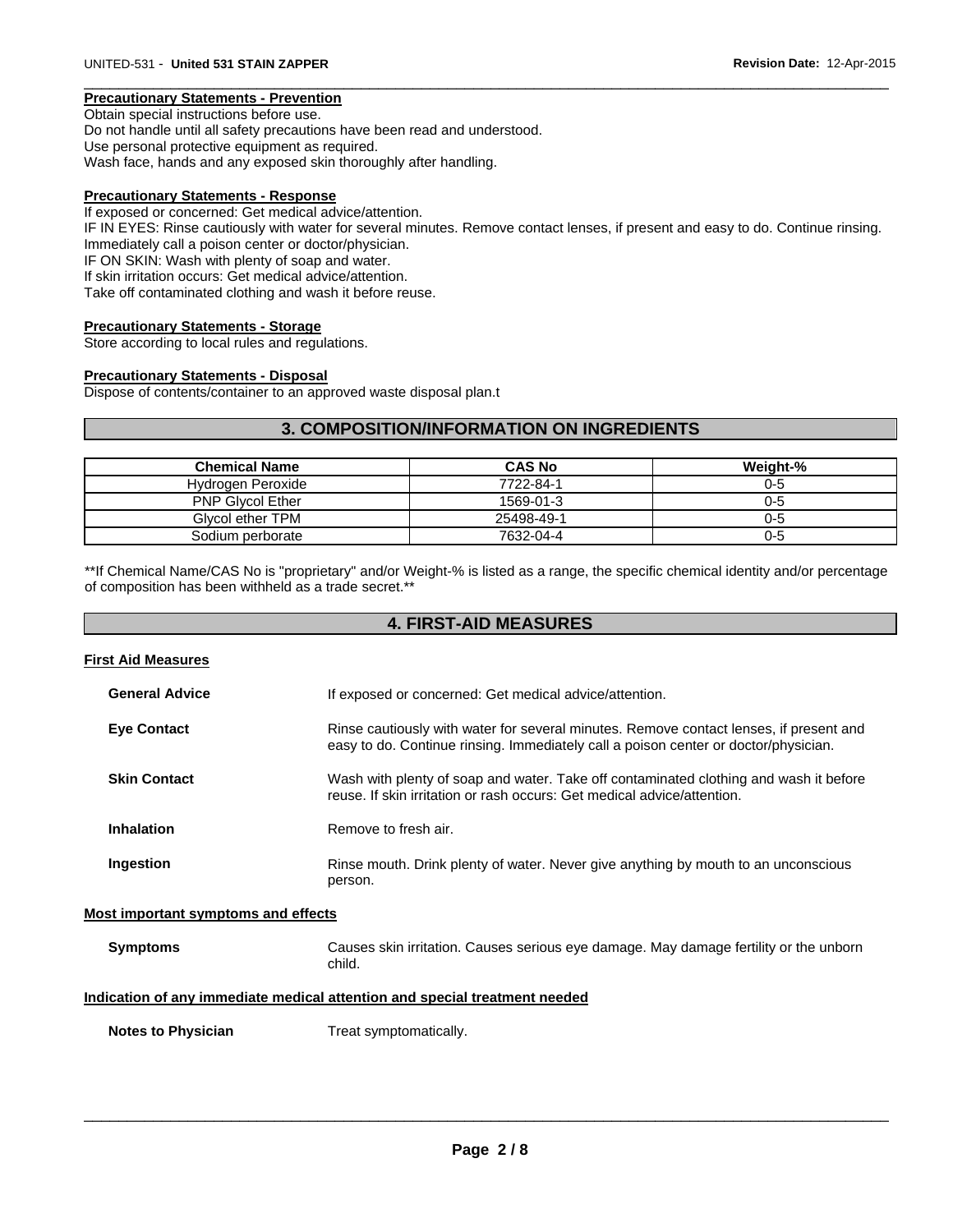# $\Box$ **5. FIRE-FIGHTING MEASURES**

#### **Suitable Extinguishing Media**

Water spray (fog).

**Unsuitable Extinguishing Media** Not determined

# **Specific Hazards Arising from the Chemical**

In the presence of extreme heat, as in a fire, this product may generate oxygen, which may intensify fire in combustible surroundings.

**Hazardous Combustion Products** When strongly heated, as in a fire, this product may produce oxygen gas.

#### **Protective equipment and precautions for firefighters**

As in any fire, wear self-contained breathing apparatus pressure-demand, MSHA/NIOSH (approved or equivalent) and full protective gear. Cool fire exposed containers with water spray to prevent vapor pressure build up.

# **6. ACCIDENTAL RELEASE MEASURES**

#### **Personal precautions, protective equipment and emergency procedures**

| <b>Personal Precautions</b>                          | Use personal protective equipment as required.                                                                                                                                                                                                                                                                                                                                                                                                                                                   |
|------------------------------------------------------|--------------------------------------------------------------------------------------------------------------------------------------------------------------------------------------------------------------------------------------------------------------------------------------------------------------------------------------------------------------------------------------------------------------------------------------------------------------------------------------------------|
| <b>Environmental Precautions</b>                     | See Section 12 for additional Ecological Information.                                                                                                                                                                                                                                                                                                                                                                                                                                            |
| Methods and material for containment and cleaning up |                                                                                                                                                                                                                                                                                                                                                                                                                                                                                                  |
| <b>Methods for Containment</b>                       | Prevent further leakage or spillage if safe to do so.                                                                                                                                                                                                                                                                                                                                                                                                                                            |
| <b>Methods for Clean-Up</b>                          | Small spills: Soak up with an inert material (e.g. vermiculite, dry sand, earth) and place in<br>designated disposal container. Rinse area thoroughly. Large spills: Soak up with an inert<br>material (e.g. vermiculite, dry sand, earth) and place in designated disposal container. If<br>material is spilled on wooden floor or other combustible material, flush with large quantity of<br>water. If material is spilled on noncombustible floor or ground, allow material to<br>decompose. |

# **7. HANDLING AND STORAGE**

### **Precautions for safe handling**

**Advice on Safe Handling** Obtain special instructions before use. Do not handle until all safety precautions have been read and understood. Use personal protective equipment as required. Wash face, hands, and any exposed skin thoroughly after handling.

#### **Conditions for safe storage, including any incompatibilities**

**Storage Conditions** Store locked up. Keep in a properly labeled, tightly closed container. Store in a cool, well ventilated area away from sources of ignition and incompatible materials. Containers when empty may retain product residue and may be hazardous. Rinse empty containers with water

**Incompatible Materials Do not mix with other chemicals or cleaners.**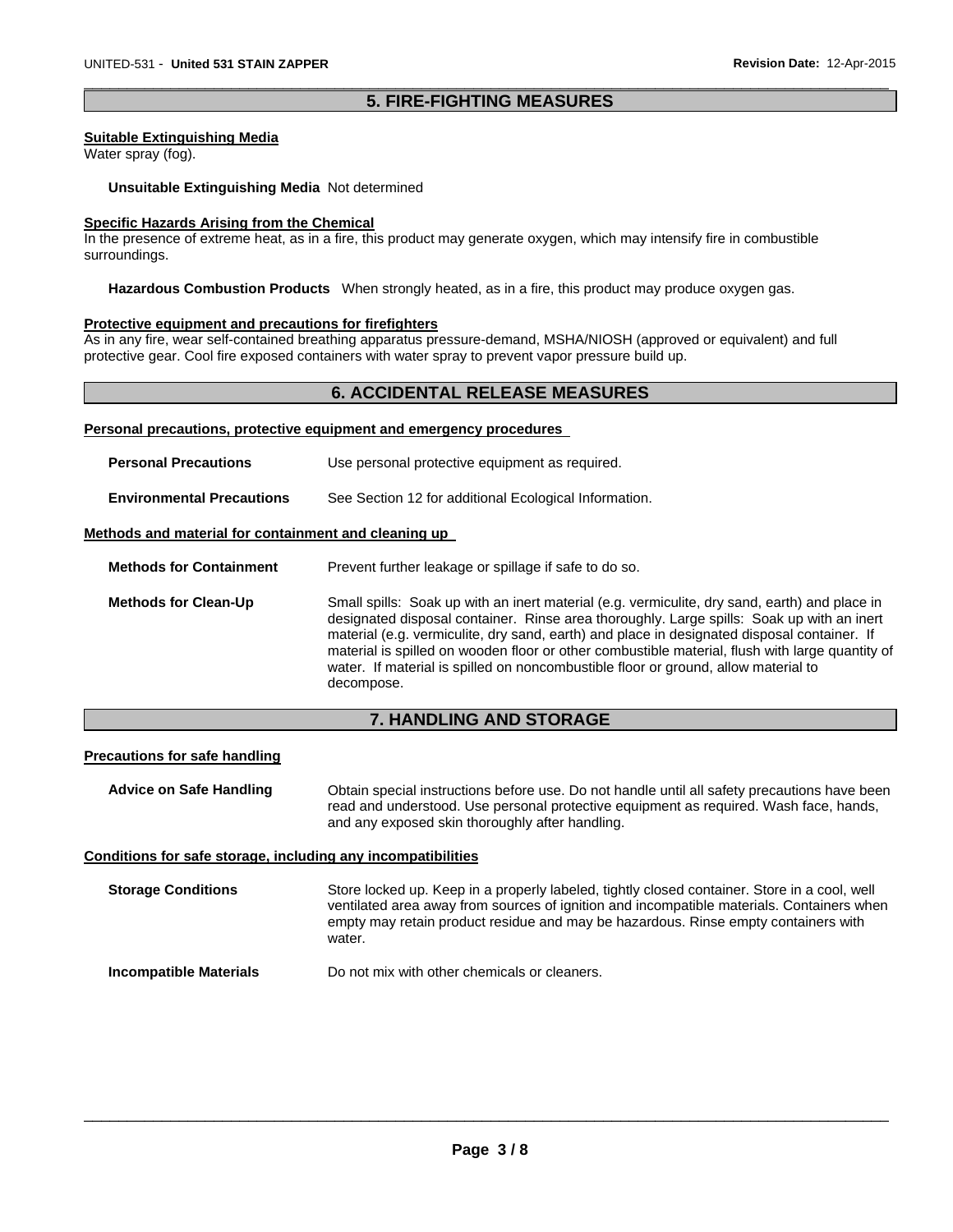# $\Box$ **8. EXPOSURE CONTROLS/PERSONAL PROTECTION**

# **Exposure Guidelines**

| <b>Chemical Name</b> | <b>ACGIH TLV</b>             | <b>OSHA PEL</b>                       | <b>NIOSH IDLH</b>           |
|----------------------|------------------------------|---------------------------------------|-----------------------------|
| Hydrogen Peroxide    | TWA: 1 ppm                   | TWA: 1 ppm                            | IDLH: 75 ppm                |
| 7722-84-1            |                              | TWA: 1.4 mg/m <sup>3</sup>            | TWA: 1 ppm                  |
|                      |                              | (vacated) TWA: 1 ppm                  | TWA: 1.4 mg/m $3$           |
|                      |                              | (vacated) TWA: $1.4 \text{ mg/m}^3$   |                             |
| Caustic Soda         | Ceiling: 2 mg/m <sup>3</sup> | TWA: $2 \text{ mg/m}^3$               | IDLH: $10 \text{ mg/m}^3$   |
| 1310-73-2            |                              | (vacated) Ceiling: $2 \text{ mg/m}^3$ | Ceiling: $2 \text{ mg/m}^3$ |

### **Appropriate engineering controls**

**Engineering Controls** Mechanical ventilation recommended when handling in enclosed, tight spaces.

#### **Individual protection measures, such as personal protective equipment**

| <b>Eye/Face Protection</b>      | Chemical safety goggles are recommended.         |
|---------------------------------|--------------------------------------------------|
| <b>Skin and Body Protection</b> | Chemical resistant gloves are recommended.       |
| <b>Respiratory Protection</b>   | None required if good ventilation is maintained. |

**General Hygiene Considerations** Handle in accordance with good industrial hygiene and safety practice.

# **9. PHYSICAL AND CHEMICAL PROPERTIES**

# **Information on basic physical and chemical properties**

| <b>Physical State</b><br>Appearance<br>Color                                                                                                                                                                                                                                                                                                                                                                                                                                                                                                                                                                                                                | Liquid<br>Clear colorless liquid<br>Colorless                                                                                                                                                                                                                                                                                                                                     | Odor<br><b>Odor Threshold</b>   | Mild solvent<br>Not determined |
|-------------------------------------------------------------------------------------------------------------------------------------------------------------------------------------------------------------------------------------------------------------------------------------------------------------------------------------------------------------------------------------------------------------------------------------------------------------------------------------------------------------------------------------------------------------------------------------------------------------------------------------------------------------|-----------------------------------------------------------------------------------------------------------------------------------------------------------------------------------------------------------------------------------------------------------------------------------------------------------------------------------------------------------------------------------|---------------------------------|--------------------------------|
| <b>Property</b><br>рH<br><b>Melting Point/Freezing Point</b><br><b>Boiling Point/Boiling Range</b><br><b>Flash Point</b><br><b>Evaporation Rate</b><br><b>Flammability (Solid, Gas)</b><br><b>Upper Flammability Limits</b><br><b>Lower Flammability Limit</b><br><b>Vapor Pressure</b><br><b>Vapor Density</b><br><b>Specific Gravity</b><br><b>Water Solubility</b><br>Solubility in other solvents<br><b>Partition Coefficient</b><br><b>Auto-ignition Temperature</b><br><b>Decomposition Temperature</b><br><b>Kinematic Viscosity</b><br><b>Dynamic Viscosity</b><br><b>Explosive Properties</b><br><b>Oxidizing Properties</b><br><b>VOC Content</b> | <b>Values</b><br>8<br>Not determined<br>>100 °C / >212 °F<br>None<br>Not determined<br>Liquid-Not applicable<br>Not determined<br>Not determined<br>Not determined<br>Not determined<br>1.03<br>Soluble in water<br>Not determined<br>Not determined<br>Not determined<br>Not determined<br>Not determined<br>Not determined<br>Not determined<br>Not determined<br>$<$ 3% by wt. | Remarks • Method<br>(Water = 1) |                                |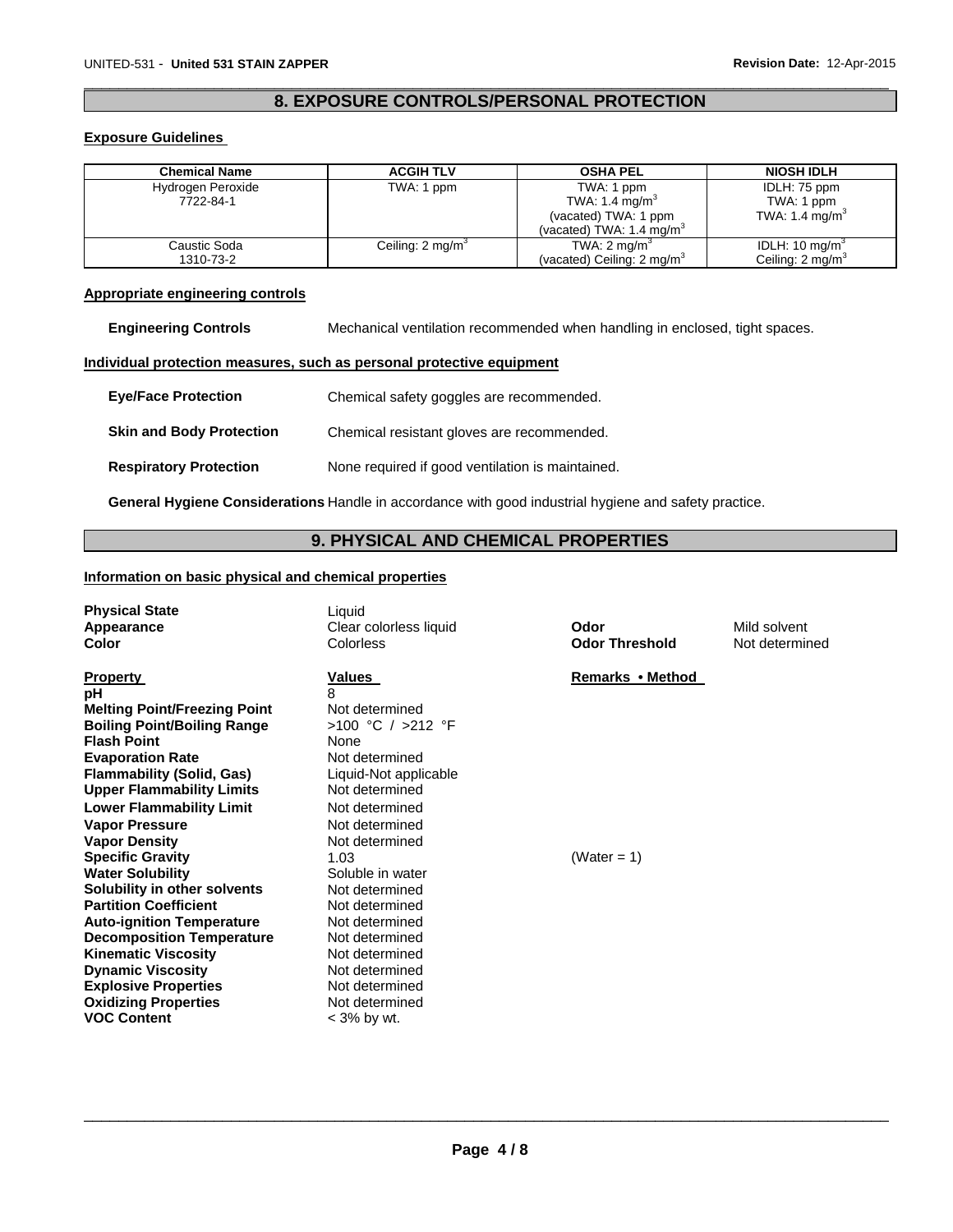# $\Box$ **10. STABILITY AND REACTIVITY**

#### **Reactivity**

Not reactive under normal conditions.

#### **Chemical Stability**

Stable under recommended storage conditions.

#### **Possibility of Hazardous Reactions**

Under normal conditions of storage and use, hazardous polymerization will not occur.

#### **Conditions to Avoid**

Keep out of reach of children.

### **Incompatible Materials**

Do not mix with other chemicals or cleaners.

#### **Hazardous Decomposition Products**

When strongly heated, as in a fire, this product may produce oxygen gas.

# **11. TOXICOLOGICAL INFORMATION**

#### **Information on likely routes of exposure**

| <b>Product Information</b> |                            |
|----------------------------|----------------------------|
| <b>Eye Contact</b>         | Causes serious eye damage. |
| <b>Skin Contact</b>        | Causes skin irritation.    |
| <b>Inhalation</b>          | Do not inhale.             |
| Ingestion                  | Do not ingest.             |

### **Component Information**

| <b>Chemical Name</b>                            | Oral LD50            | Dermal LD50              | <b>Inhalation LC50</b>           |
|-------------------------------------------------|----------------------|--------------------------|----------------------------------|
| Hydrogen Peroxide<br>7722-84-1                  | $= 801$ mg/kg (Rat)  | $= 2000$ mg/kg (Rabbit)  | $= 2$ g/m <sup>3</sup> (Rat) 4 h |
| PNP Glycol Ether<br>1569-01-3                   | $= 2504$ mg/kg (Rat) | $=$ 3550 mg/kg (Rabbit)  |                                  |
| Glycol ether TPM<br>25498-49-1                  | $=$ 3184 mg/kg (Rat) | $= 15440$ mg/kg (Rabbit) | $\overline{\phantom{0}}$         |
| Caustic Soda<br>1310-73-2                       |                      | $= 1350$ mg/kg (Rabbit)  | $\blacksquare$                   |
| Ethoxylated Polyoxypropylene<br>$9003 - 11 - 6$ | $= 5700$ mg/kg (Rat) |                          |                                  |
| Alcohol Ethoxylate<br>68439-46-3                | $= 1378$ mg/kg (Rat) | $> 2$ g/kg (Rabbit)      | $\overline{\phantom{0}}$         |

# **Information on physical, chemical and toxicological effects**

**Symptoms** Please see section 4 of this SDS for symptoms.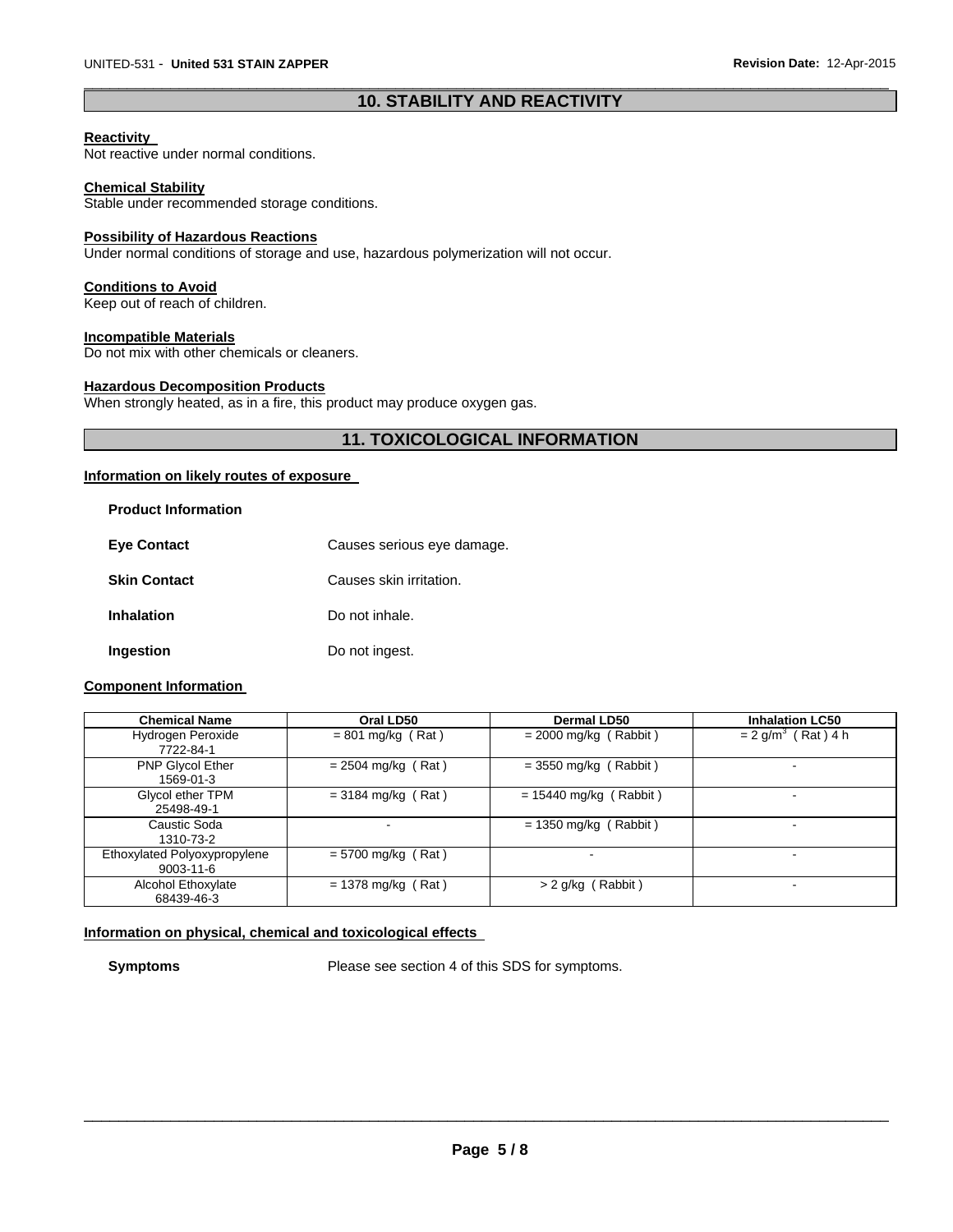#### **Delayed and immediate effects as well as chronic effects from short and long-term exposure**

**Carcinogenicity** Group 3 IARC components are "not classifiable as human carcinogens".

| Chemical <sup>N</sup><br>Name | <b>ACGIH</b> | <b>IARC</b> | <b>NTF</b> | <b>OSHA</b> |
|-------------------------------|--------------|-------------|------------|-------------|
| Peroxide<br>Hvdrogen          | ∾<br>$\sim$  | Group       |            |             |
| 7722-84-                      |              |             |            |             |

 $\Box$ 

**Legend** 

*ACGIH (American Conference of Governmental Industrial Hygienists)* 

*A3 - Animal Carcinogen IARC (International Agency for Research on Cancer)* 

*Group 3 IARC components are "not classifiable as human carcinogens"* 

#### **Reproductive toxicity** May damage fertility or the unborn child.

#### **Numerical measures of toxicity**

Not determined

# **12. ECOLOGICAL INFORMATION**

#### **Ecotoxicity**

Not determined

#### **Persistence/Degradability**

Not determined

### **Bioaccumulation**

Not determined

# **Mobility**

Not determined

#### **Other Adverse Effects**

Not determined

# **13. DISPOSAL CONSIDERATIONS**

#### **Waste Treatment Methods**

**Disposal of Wastes** Disposal should be in accordance with applicable regional, national and local laws and regulations. **Contaminated Packaging** Disposal should be in accordance with applicable regional, national and local laws and regulations.

# **California Hazardous Waste Status**

| <b>Chemical Name</b> | <b>California Hazardous Waste Status</b> |
|----------------------|------------------------------------------|
| Hydrogen Peroxide    | Toxic                                    |
| 7722-84-1            | Corrosive                                |
|                      | Ignitable                                |
|                      | Reactive                                 |
| Caustic Soda         | Toxic                                    |
| 1310-73-2            | Corrosive                                |

# **14. TRANSPORT INFORMATION**

**DOT** Not regulated

**IATA** Not regulated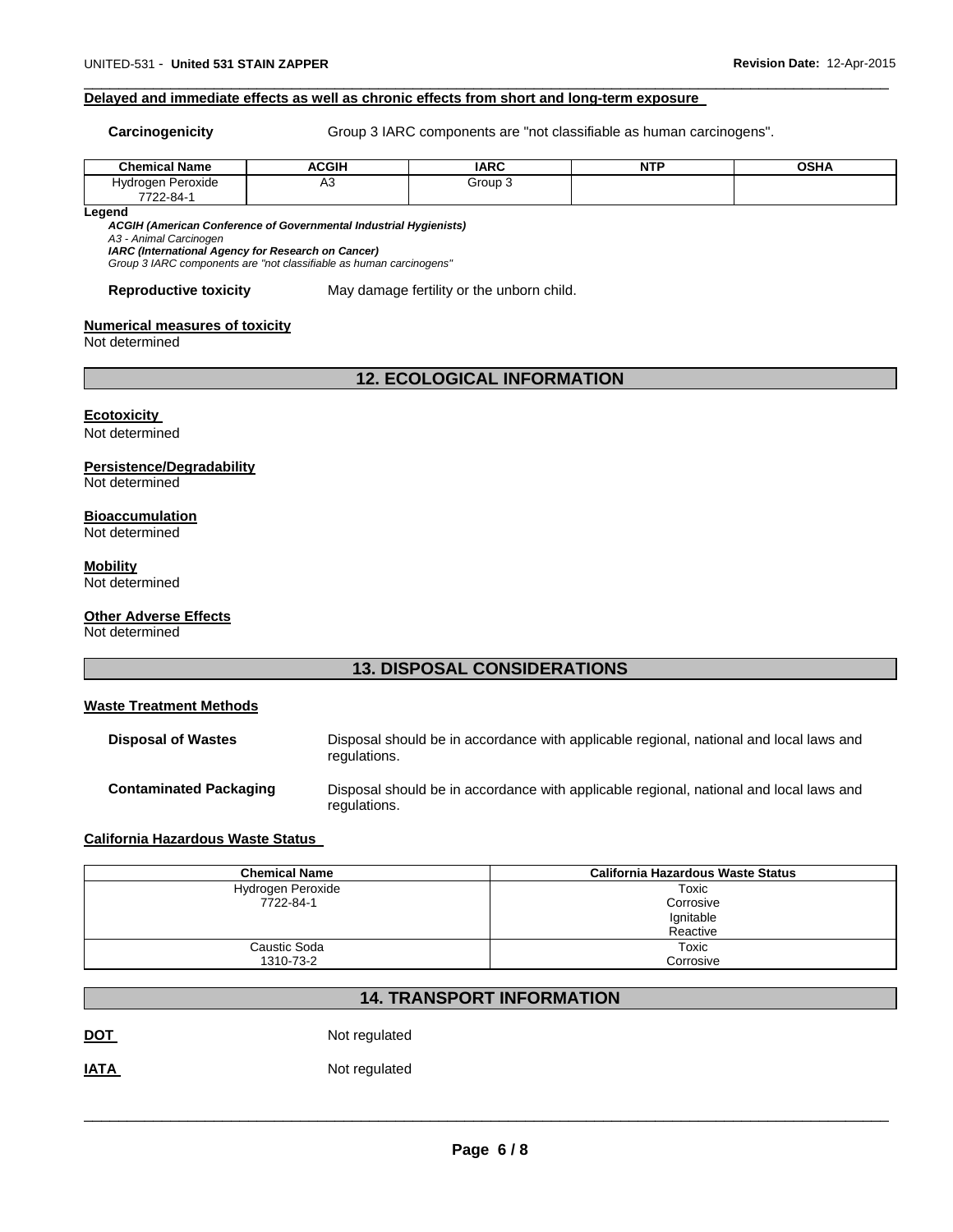$\Box$ **IMDG** Not regulated

# **15. REGULATORY INFORMATION**

# **International Inventories**

| <b>Chemical Name</b>    | TSCA    | <b>DSL</b> | <b>NDSL</b> | <b>EINECS</b> | <b>ELINCS</b> | <b>ENCS</b> | <b>IECSC</b> | <b>KECL</b> | <b>PICCS</b> | <b>AICS</b> |
|-------------------------|---------|------------|-------------|---------------|---------------|-------------|--------------|-------------|--------------|-------------|
| Hydrogen Peroxide       | Present |            |             | Present       |               | Present     |              | Present     |              |             |
| <b>PNP Glycol Ether</b> | Present |            |             | Present       |               | Present     |              | Present     |              |             |
| Glycol ether TPM        | Present |            |             | Present       |               | Present     |              | Present     |              |             |
| Sodium perborate        | Present |            |             | Present       |               | Present     |              | Present     |              |             |

#### **Legend:**

*TSCA - United States Toxic Substances Control Act Section 8(b) Inventory* 

*DSL/NDSL - Canadian Domestic Substances List/Non-Domestic Substances List* 

*EINECS/ELINCS - European Inventory of Existing Chemical Substances/European List of Notified Chemical Substances* 

*ENCS - Japan Existing and New Chemical Substances* 

*IECSC - China Inventory of Existing Chemical Substances* 

*KECL - Korean Existing and Evaluated Chemical Substances* 

*PICCS - Philippines Inventory of Chemicals and Chemical Substances* 

*AICS - Australian Inventory of Chemical Substances* 

#### **US Federal Regulations**

### **CERCLA**

| <b>Chemical Name</b>           | <b>Hazardous Substances RQs</b> | <b>CERCLA/SARA RQ</b> | <b>Reportable Quantity (RQ)</b>           |
|--------------------------------|---------------------------------|-----------------------|-------------------------------------------|
| Hydrogen Peroxide<br>7722-84-1 |                                 | 1000 lb               |                                           |
| Caustic Soda<br>1310-73-2      | 1000 lb                         |                       | RQ 1000 lb final RQ<br>RQ 454 kg final RQ |

# **SARA 313**

| <b>Chemical Name</b>                  | CAS No     | Weight-% | <b>SARA 313 -</b><br>Threshold<br>Values % |
|---------------------------------------|------------|----------|--------------------------------------------|
| l ether TPM -<br>Glvcol<br>25498-49-1 | 25498-49-1 | '-ل      | $\cdot \cdot$                              |

# **CWA (Clean Water Act)**

| <b>Chemical Name</b> | <b>CWA - Reportable</b><br>Quantities | <b>CWA - Toxic Pollutants CWA - Priority Pollutants</b> | <b>CWA - Hazardous</b><br><b>Substances</b> |
|----------------------|---------------------------------------|---------------------------------------------------------|---------------------------------------------|
| Caustic Soda         | <sup>1</sup> 000 lb                   |                                                         |                                             |

#### **US State Regulations**

#### **California Proposition 65**

This product does not contain a chemical known to the State of California to cause cancer, birth defects or other reproductive harm.

#### **U.S. State Right-to-Know Regulations**

| <b>Chemical Name</b>           | New Jersey | <b>Massachusetts</b> | Pennsylvania |
|--------------------------------|------------|----------------------|--------------|
| Hydrogen Peroxide<br>7722-84-1 |            |                      |              |
| Glycol ether TPM<br>25498-49-1 |            |                      |              |
| Caustic Soda<br>1310-73-2      |            |                      |              |